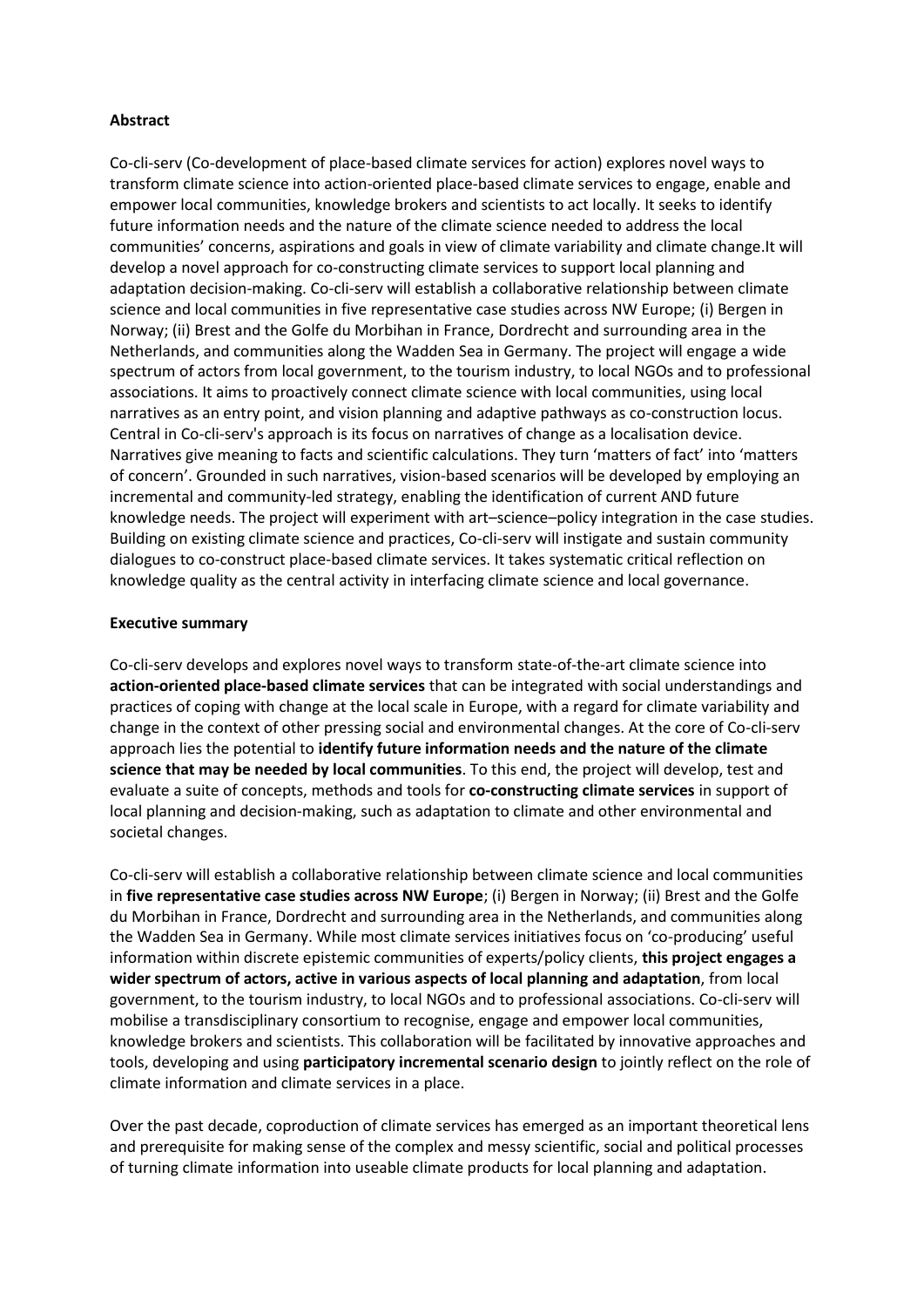Empirical studies to develop and evaluate the required novel modes of coproduction are scarce. Cocli-serv responds to the urgent need for the **systematic empirical study of practices of climate services**. It will move beyond the state of the art, as it has been designed to: (1) **engage in theoretical innovation** on the coproduction of climate services and (2) contribute to **systematic empirical study of practices** of climate services as coproduced, structured according to an evaluation framework that reflects processes and frameworks of coproduction. It will do so by rising to the challenge of **proactively connecting climate science with local communities**, using **local narratives**  as an entry point, and **vision planning and adaptive pathways as co-construction locus**. These are the overarching goals of the project.

Central in Co-cli-serv's approach is its **focus on narratives of change**, past, present and future as a localisation device. Grounded in such narratives, vision-based scenarios will be developed, enabling the identification of current AND future knowledge needs. Taking account of existing climate science information and practices, Co-cli-serv will instigate and sustain community dialogues to co-construct place-based climate services. It takes systematic critical reflection on knowledge quality as the central activity in interfacing climate science and local governance. To maximise learning, Co-cli-serv will evaluate and document the processes of multi-source dliberative knowledge production.

The starting point is the **localising** of knowledge needs and knowledge supply. Localising is a twoway-interaction between science and local communities in specific places (the five case areas of Cocil-serv). During this interaction, the definitions of 'local' and 'global' have to be re-negotiated, and the understanding of climate change has to be extended from a scientific concept towards a locally meaningful one. People do not live in an abstract climate; instead, they live in so-called weatherworlds that structure the seasons and the rhythm of life, shape everyday practices, serve as archives for individual and collective memory, and are woven into the dreams of the future. Narratives play a crucial role in connecting private and public realms, as well as scientific and local perceptions of the 'weatherworlds' we commonly inhabit. **Narratives give meaning to simple facts and scientific calculations. They turn 'matters of fact' into 'matters of concern'**. Co-cli-serv will lay the groundwork to systematise the use of narrations to help to transcend the oppositions of science and local knowledge, of nature and culture, of global and local – this to develop climate services.

**Vision-based scenarios** are required to arrive at common framings of the climate and other changes affecting a place, and to identify the most credible, salient and legitimate information to support adaptation and planning. Co-cli-serv will advance scenario-based approaches by employing an **incremental and community-led strategy** to develop local scenarios, with the **local communities' concerns, aspirations and goals at their root** – while integrating these local scenarios with quantitative climate scenarios. Co-construction helps communities face local environmental issues in ways that **promote trust-building, empowerment, joint learning (e.g. from and with the each other's framings), opportunities to develop safe deliberation spaces, and provision of a unique context to identify knowledge gaps**. Co-cli-serv's incremental scenario design is explicitly designed to capture key knowledge gaps and translate them into **climate information and climate service needs**. These methods will be rooted in both local vision development and external environmental factors. Co-cli-serv takes existing climate science information and practices into account while recognising and addressing the difficulties of transferring scientific findings into local practices of sense-making, planning and adaptation. **A roadmap will be drawn, outlining needed development and the potential development pathway**. Rather than working in an ivory tower, the Co-cli-serv consortium will strive to connect existing practices and available knowledge to the project's innovative developments. Co-cli-serv will move beyond the state of the art by evaluating components of local climate services against stakeholder needs and associating them with other (non-scientific) knowledge claims. The potential and limits of local climate services will bei dentified.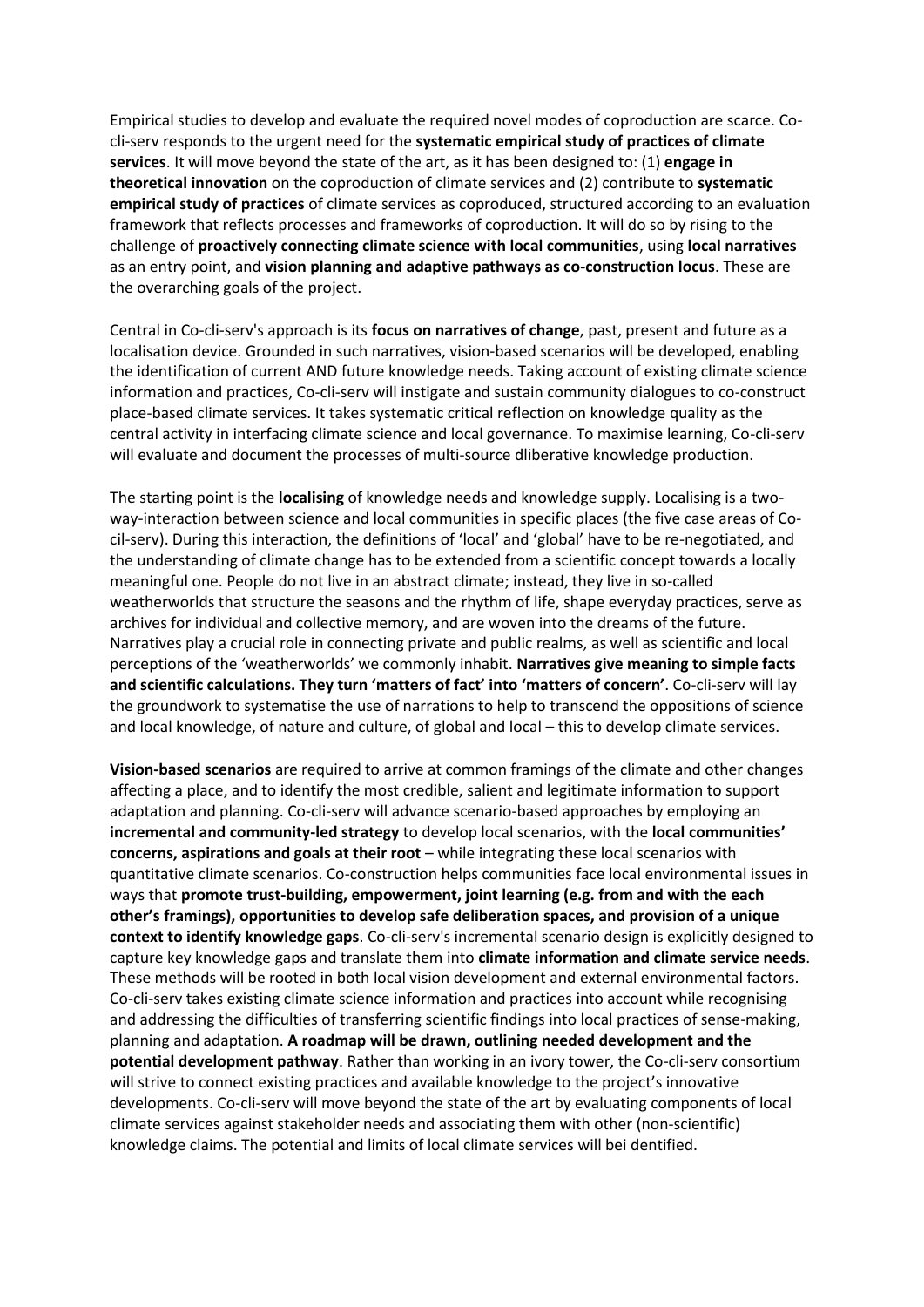Investigating and sustaining community dialogue with climate services is essential for makingt hese more meaningful in a place, particularly where narratives form the entry point for co-construction. **Artists are ideally placed to challenge existing narratives and to provoke the exploration of novel narratives.** The intermeshing of nature and culture, emotions and reason around weatherscapes implies that approaching local climate through science must be put into perspective by a more intuitive approach that seeks to represent the world as perceived by the senses. Such an approach has been achieved by including the arts in social dynamics together with scientific research and innovation. **Co-cli-serv will experiment with various art forms** during the co-construction process, to explore the modes through which art forms may be mobilised in a joint enquiry dynamic. Co-cli-serv will move beyond the state of the art by (1) applying art and science approaches to culturally relevant climate co-construction process (2) contributing to progressive construction of **experiments in art–science–policy integration** geared at enabling action to combat climate change and in support of climate change adaptation. In exploring new modes of co-constructing climate services, Co-cli-serv further looks at corresponding criteria for **assessing knowledge quality**, using a **checklist-based guidance approach**. Within a transdisciplinary co-construction collective, each member of the community has a responsibility to contribute their own knowledge and to appraise the quality of the knowledge provided by others. This process of extended peer review evolves through dialogue, with quality appraisal structured by formal criteria or tools agreed on within the community. These **criteria of quality extend beyond narrow criteria of single scientific disciplines** to encompass broader notions of what constitutes quality knowledge, including its fitness for purpose, the people producing it, the process used to produce it, and the final knowledge product. This permits

Co-cli-serv concepts and tools to be evaluated according to appropriate measures, so that a statement can be made about their value in the case studies and their transferability to other settings. Within Co-cli-serv, **particular attention will be given to uncertainties, their treatment and their shared understanding**. Co-cli-serv will move beyond the state of the art by enabling and promoting **systematic critical reflection on knowledge quality as central activity** in interfacing climate science and local governance through the co-creation of place-based climate services.

## **Cases**

**Bergen, Bryggen**, the old wharf of Bergen, is a reminder of the town's importance as part of the Hanseatic League's trading empire from the 14th to the mid-16th centuries. The Hanseatic eague established a total of four overseas Hanseatic Offices, Bryggen being the only one reserved today. Bergen has a long tradition in surface water management. The city has managed tis rather well so far, but existing water systems are about to reach their limit of capacity, andmany will have problems in the future, due to climate change.

**Dordrecht, the Isle of Dordrecht** (99 km2), in the west of the Netherlands, is enclosed by rvers and is at a fluvial crossroads, with river channels connecting it to Rotterdam and to the outhwest Delta. It contains the city of Dordrecht (119,000 inhabitants) and surrounding aricultural and nature areas. Most areas are about 1.5 m below sea level and are protected by dikes. The Isle also contains unembanked areas, such as the historic harbour, which floods occasionally.

**German Wadden Sea coastline**: Climate change is considered as a threat to Northern Germany's coastline and to the National Park and UNESCO world heritage site of the Wadden Sea. The ecosystem of the Wadden Sea is already undergoing change. Coastal protection, dike maintenance and coastal zone management, beach nourishment and other strategies provide potential for dispute about the future of the Wadden Sea region. For the project, we will choose a case study from East or North Frisia.